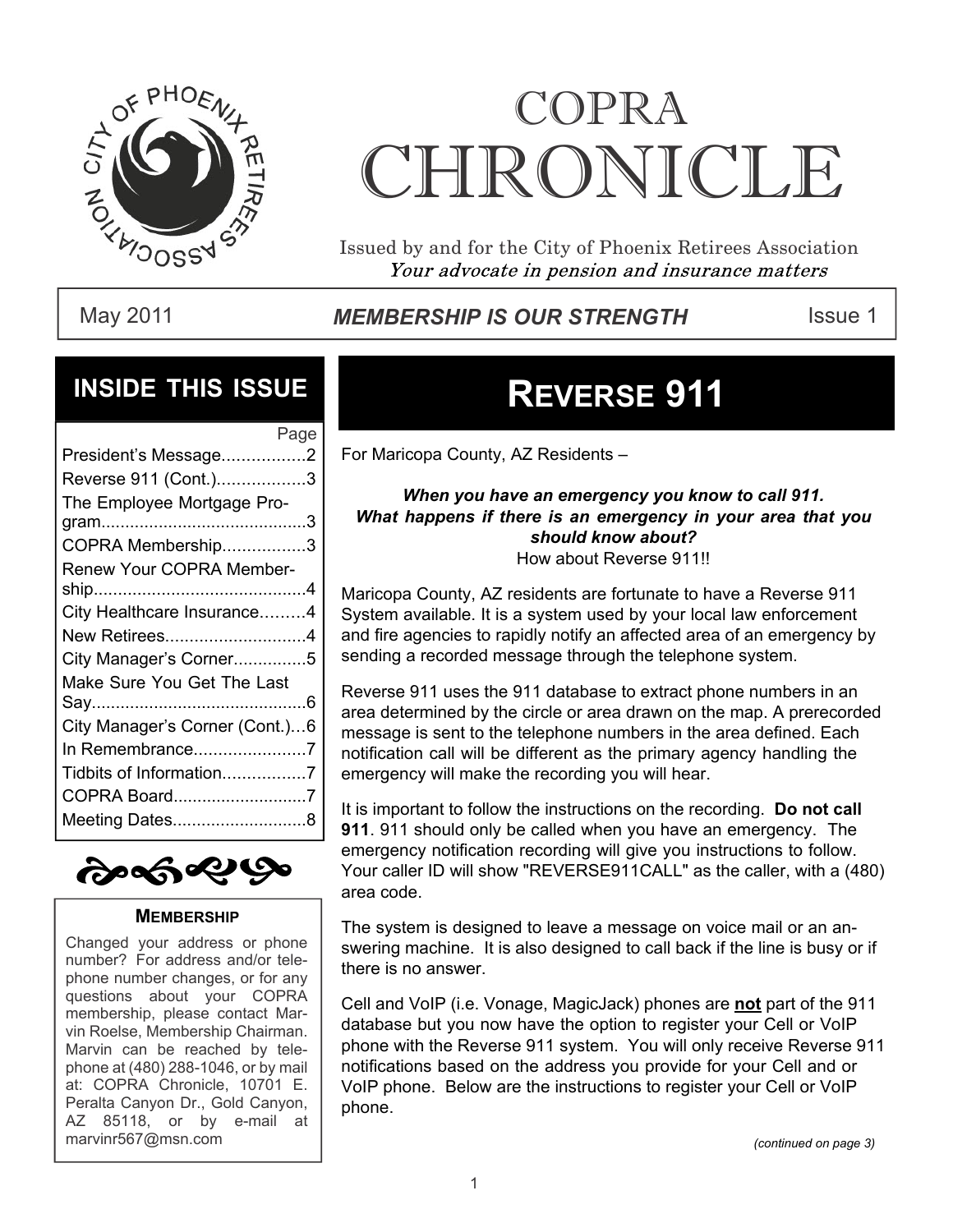# PRESIDENT'S MESSAGE



 I cannot believe we are now coming into another summer which will mean that this will be the last Chronicle until September. Of course, the CO-PRA Board does not take a vacation and will continue its important work through the summer and will keep updating the website as needed when important information needs to be shared.

May also marks the month for our annual Health and Benefits meeting and the important information that we will be updating you with. Please try to make that meeting if possible. There was recently a very important positive event with the veto announced by Governor Brewer's Office on SB 1322. I know that many of you took the time to write and/or call the Governor and your district representatives on how short sighted and dam-

aging this bill was, focused only on the cities of Phoenix and Tucson forcing the unproductive outsourcing of bids for many sectors of city government. Thank you for doing that for your city.

I asked Rick Naimark (Deputy City Manager), who many of you may remember addressed our membership in March regarding the Pension Reform Task Force, if he would write something for the Chronicle this month since I was unable to attend the Pension Meeting on April 12th. Following are his comments and I thank him for his assistance this month:

"The City's Pension Reform Task Force met again in April, and the process of educating the members on how the pension system works is continuing. Donna Buelow, the City's Retirement Administrator, reviewed for the Task Force prior studies and audits of COPERS and discussed how the COPERS Board has worked to implement the various recommendations of these reports. Ms. Buelow also reviewed data requested by the Task Force on sick leave and vacation payout and service credits. The Task Force also had the opportunity to meet in Executive Session with Susan Hoffman from the Philadelphia Office of Littler Mendelson, the firm retained by the City to advise the Task Force on the legal issues related to the pension system and its potential reform. Ms. Hoffman and the Littler team will continue to advise the Task Force and the Mayor and Council as the pension reform effort progresses.

The City recently received responses to its RFP for an actuarial and consulting firm to assist the Task Force in its efforts and will be making a selection during the month of May. The selected firm will review COPERS plan provisions, provide a comparison to other public and private defined benefit pension plans, conduct an actuarial analysis of the financial impact of changes to various plan provisions, and help identify and assess the impact of alternative plan options. The consultant will also assess the financial impact of recent revisions adopted by the State for the Elected Officials and Public Safety Retirement Plans."

In closing I wanted to remind everyone that the next meeting of the Task Force is scheduled for June 1st. I encourage all of you who are interested to continue to check the City website for any schedule changes for this committee which can happen as we move through the year. You will also be able to review the minutes of these committee meetings on the City website as I outlined in last month's Chronicle.

I look forward to seeing as many of you as possible at the annual Health and Benefits Meeting on May 19 and also for all of you to have a safe and wonderful summer.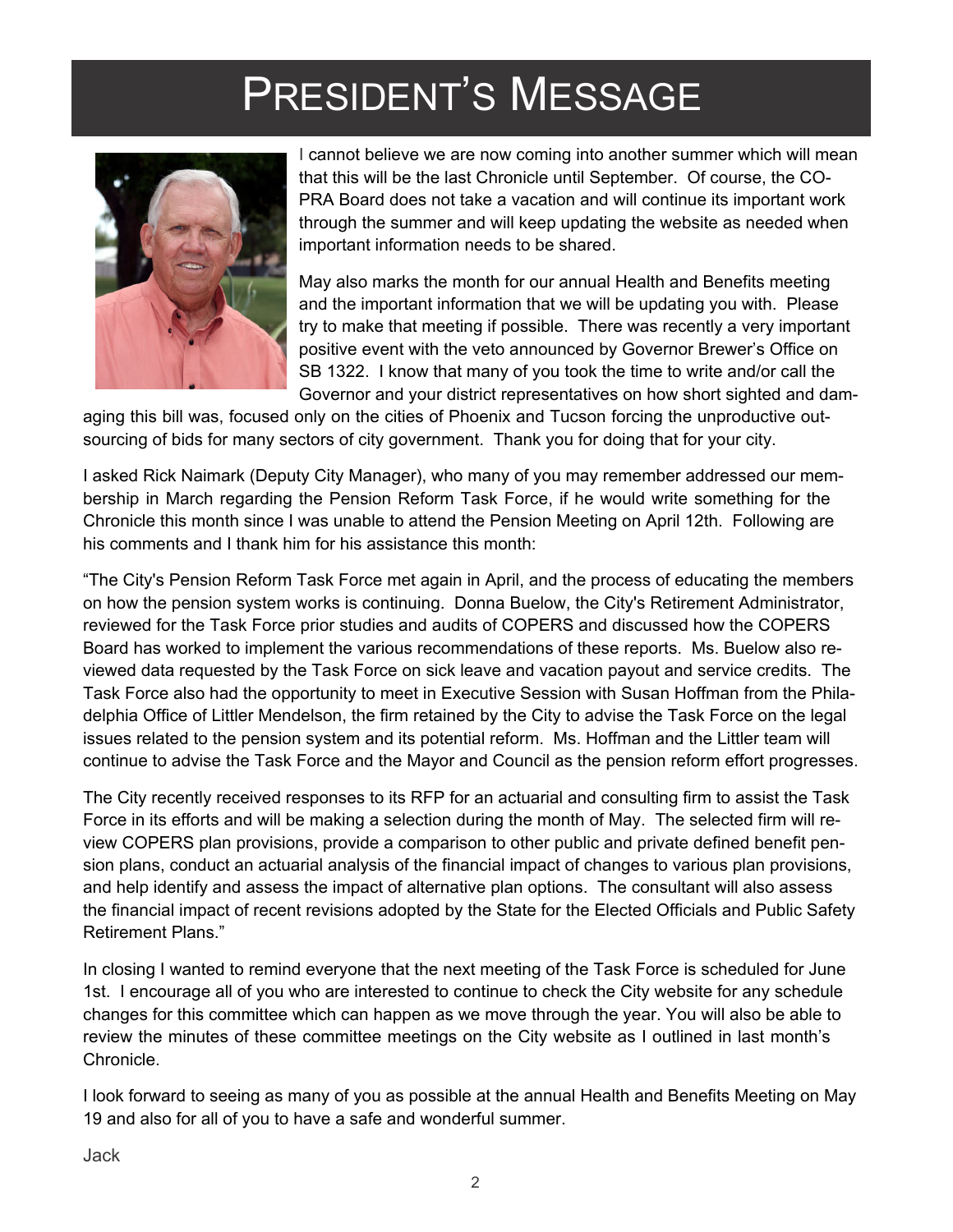# **REVERSE 911 (CONTINUED)**

*(continued from page 1)*

**Go to:** http://maricoparegion911.org/cens.htm

**Click on:**



**Read:** Terms and Conditions **Click on:** "Yes I agree" and then the continue button. Complete registration. *Remember your user name and password so that you can update your address if you move.*

If you move or change any of your information and have self registered your Cell or VoIP phones you will have to update your address/information in the same location

(http://maricoparegion911.org/CENS.htm) by signing in with your user name and password. You will **not** have to update your land line information serviced by Qwest, Cox or other local phone companies as that information will automatically be updated within the 911 database.

# **THE EMPLOYEE MORTGAGE PROGRAM**®

### *Ready to buy a home? House-hunt with confidence using Priority*Buyer® *preapproval*

Planning to take advantage of today's historically low interest rates and lower housing prices? You can get homebuying help with The Employee Mortgage Program® from Wells Fargo, because you're a retiree of the City of Phoenix.

Through The Employee Mortgage Program, you'll work with a dedicated home mortgage consultant who will help you plan for and finance the home of your dreams.

Your home mortgage consultant will take the time to truly understand your needs and will present you with options, so you can choose the home loan that's right for you. Begin with *Priority*Buyer®mortgage preapproval to pinpoint your price range before you begin your search.<sup>1</sup> This shows sellers and real estate agents that you are credit-checked and ready to buy and allows you to house-hunt with confidence.

You'll want to enjoy a worry-free closing, so be sure to ask about our exclusive, money-backed Wells Fargo Closing Guarantee.sm2

Call us to speak to a dedicated home mortgage consultant at 866-290-3108. www.employeemortgage.com/phoenix1835

1. A *Priority*Buyer preapproval is based on our preliminary review of credit information only and is not a commitment to lend. We will be able to offer a loan commitment upon verification of application information, satisfying all underwriting requirements and conditions, and providing an acceptable property, appraisal, and title report. Not available on nonconforming products.

2. Available on all qualified purchase transactions. Other terms and conditions apply. See a home mortgage consultant for details. Wells Fargo Home Mortgage is a division of Wells Fargo Bank N.A. © 2011 Well Fargo Bank N.A. All rights reserved. AS 580285 3/11-6/11



MARCH 2010 - 2508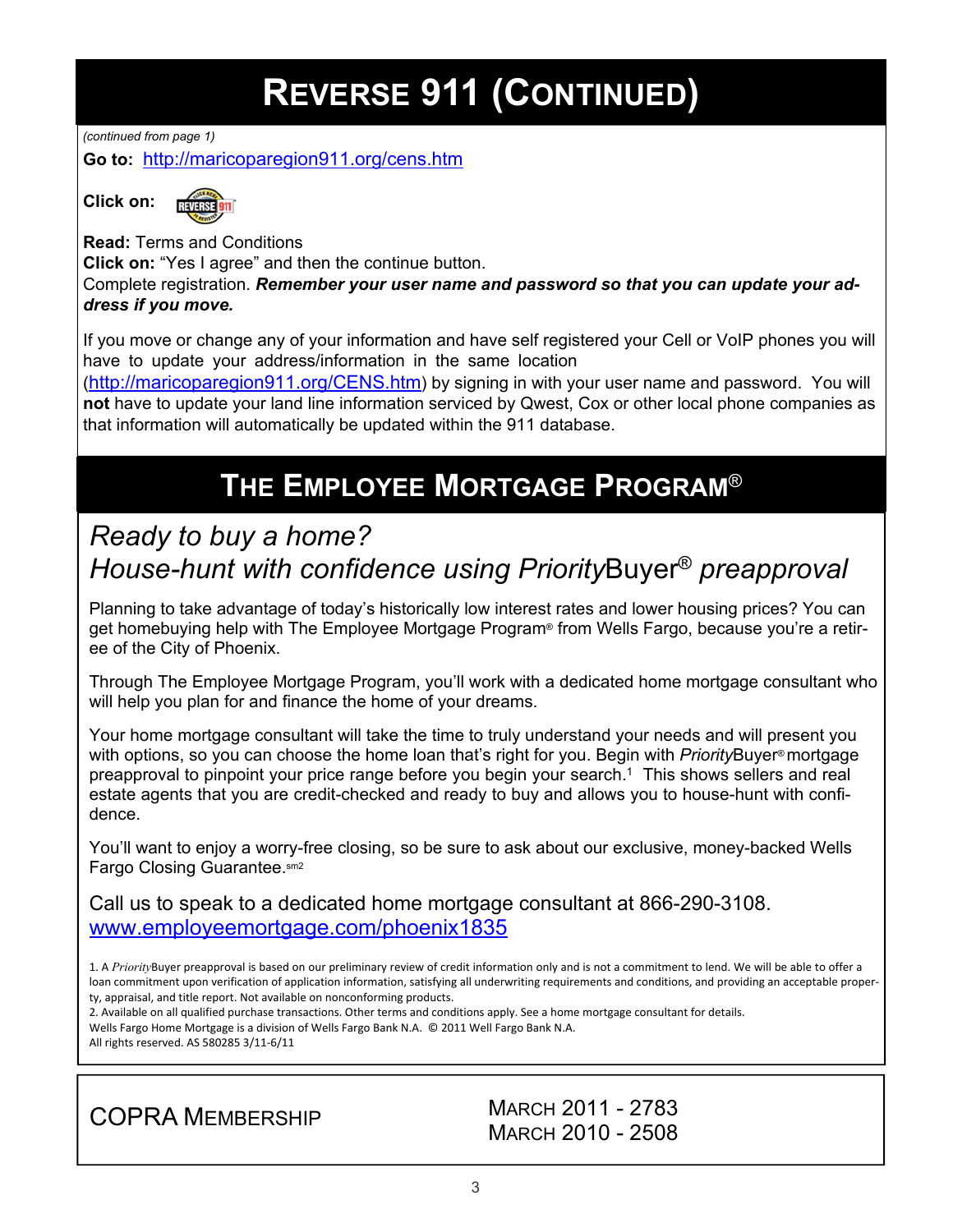### **THIS IS YOUR LAST CHRONICLE!!!! (IF YOU HAVEN'T PAID YOUR 2011 DUES)**

If you have not paid your 2011 COPRA membership dues, this will be your last COPRA Chronicle. Members who have not paid their dues will be dropped from membership before the next Chronicle is distributed in September 2011.

#### **Please check the mailing label on this Chronicle for the "Dues Paid Thru:" year. If the "Dues Paid Thru:" year is "2010", you should renew your COPRA membership now!**

Members who receive the Chronicle by email and have not paid their 2011 dues will receive a email soon advising them of the need to paid their dues now.

#### **You should renew your COPRA membership now so you can continue receiving the Chronicle.**

COPRA membership dues are \$10.00 annually. The dues special is still available so if you pay dues for 4 years (\$40.00), you get credit for 5 years. To renew your COPRA membership, send a check payable to "COPRA" to the following address:

> COPRA % Marvin Roelse 10701 East Peralta Canyon Drive Gold Canyon, AZ 85118-5130

### **CHANGES TO CITY HEALTHCARE INSURANCE**

Find out about the changes to the city healthcare insurance and prescription coverage at the next COPRA meeting on May 19th.

The schedule for the city healthcare insurance will be available at the next COPRA meeting. City representatives will discuss changes and costs that will take affect August 1, 2011. Please plan to attend. If you are unable to attend the schedule will be posted on the website at [www.phoenixcopra.com](http://).

As a side note: Laura Ross, Karen Clifford-Anderson, Gary Gross and staff from Human Resources met with representatives from the Area Agency on Aging with regard to Medicare. The Area Agency on Aging is currently working with Parks & Recreation to have staff on site at various Park's Senior Center facilities to assist individuals with Medicare questions and concerns and to assist individuals through the Medicare process if needed. More information will be available in September.

# *"Membership is Our Strength"*

| <b>NEW RETIREES</b>                                                                                |                                                                               |                                                                          |  |  |
|----------------------------------------------------------------------------------------------------|-------------------------------------------------------------------------------|--------------------------------------------------------------------------|--|--|
| February 2011<br><b>Olivia Bates</b><br>Louise Blakley<br>Barbara Bowman<br><b>Richard Bursley</b> | <b>Elpidio Gabriel</b><br>David Golembeck<br>John Gorajczyk<br>Gloria Hurtado | Earl Jacob, Jr.<br><b>Edward Karsten</b><br>Larry Schone<br>Gary Shagena |  |  |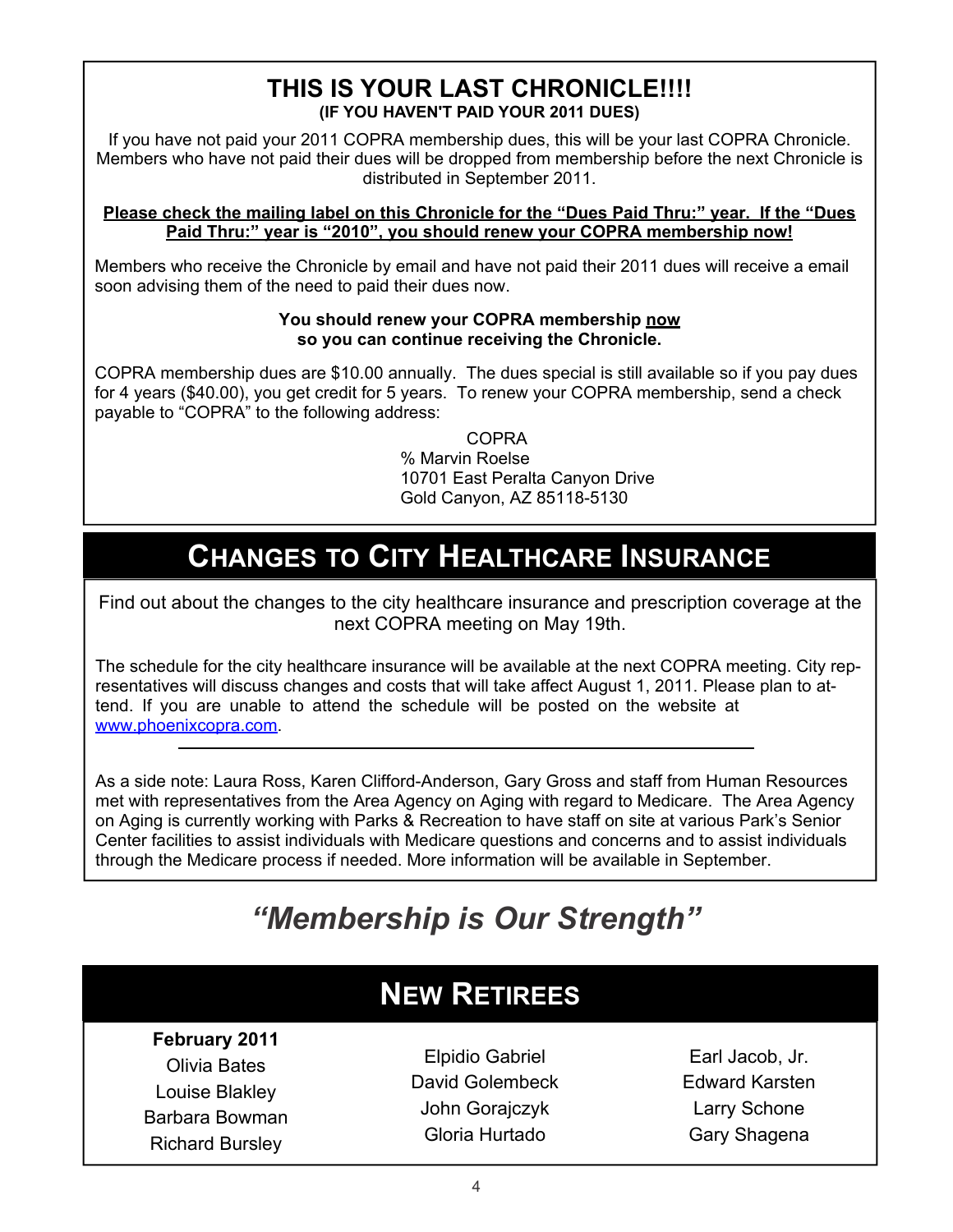# **CITY MANAGER'S CORNER**

Last month, I highlighted a few results from the latest city of Phoenix Community Attitude Survey.

The survey, which is conducted every other year, provides us with important data on what we're doing well and where we can improve. We use the results in the city's strategic planning process to help align our existing resources with what residents value most.

It's a very important tool, which is why I wanted to expand on it this month.

I am very pleased with the overall results. Despite a weak economy and significant budget cuts, residents still overwhelmingly rate Phoenix a good place to live and give the city high ratings for services.



Behavior Research Center Inc. used random sampling to conduct 700 indepth interviews with Phoenix residents in December 2010. Since 1985, the city has contracted with an independent research firm to conduct the survey.

The city received an "A" for two of the most important indicators – quality of life and employees treating our customers with professionalism and care.

The survey shows that 91 percent of Phoenix residents say Phoenix is a "good place to live." This important indicator slightly improved from the 2008 survey.

Residents gave the highest ratings ever for how city employees handle contacts with the public, with 95 percent saying employees treated them professionally and courteously. I am extremely proud of our employees for this outstanding rating, especially when you consider their workloads have increased.

The survey also asked questions about 30 different city services. The highest-rated services were emergency medical response and fire protection, Sky Harbor International Airport and garbage/recycling collections.

Other highly-rated areas were libraries; preserving mountains and deserts; collection frequency of "uncontainerized" bulk trash; keeping parks clean; providing residents with Internet access to city information; and police protection.

The survey also indicated areas in need of improvement, including countering gang activities; providing services for the poor and homeless; providing job training for the unemployed; attracting new employers; and retaining and growing existing businesses.

These are important issues, and the mayor, City Council and I are working hard to make improvements in those areas.

A new question asked residents for feedback on the Phoenix Police Department. The survey showed that 87 percent of respondents agree that the Police Department has a difficult job; 79 percent have confidence in the department; 71 percent said Police use appropriate force in performing their duties; 66 percent indicate that Phoenix police officers treat all residents with respect; and 59 percent said that the Police Department treats all residents fairly regardless of race.

In 2010, I formed the Police Community Outreach Task Force with residents, business owners, the faith community and nonprofit organizations to help the Police Department improve and strengthen its relationship with the community. Already, this Task Force – along with the Police Department's leadership – has commenced the hard work of making our officers' strengths even stronger and helping us face the challenges we need to deal with to better protect the community.

To view the 2010 Community Attitude Survey, visit phoenix.gov.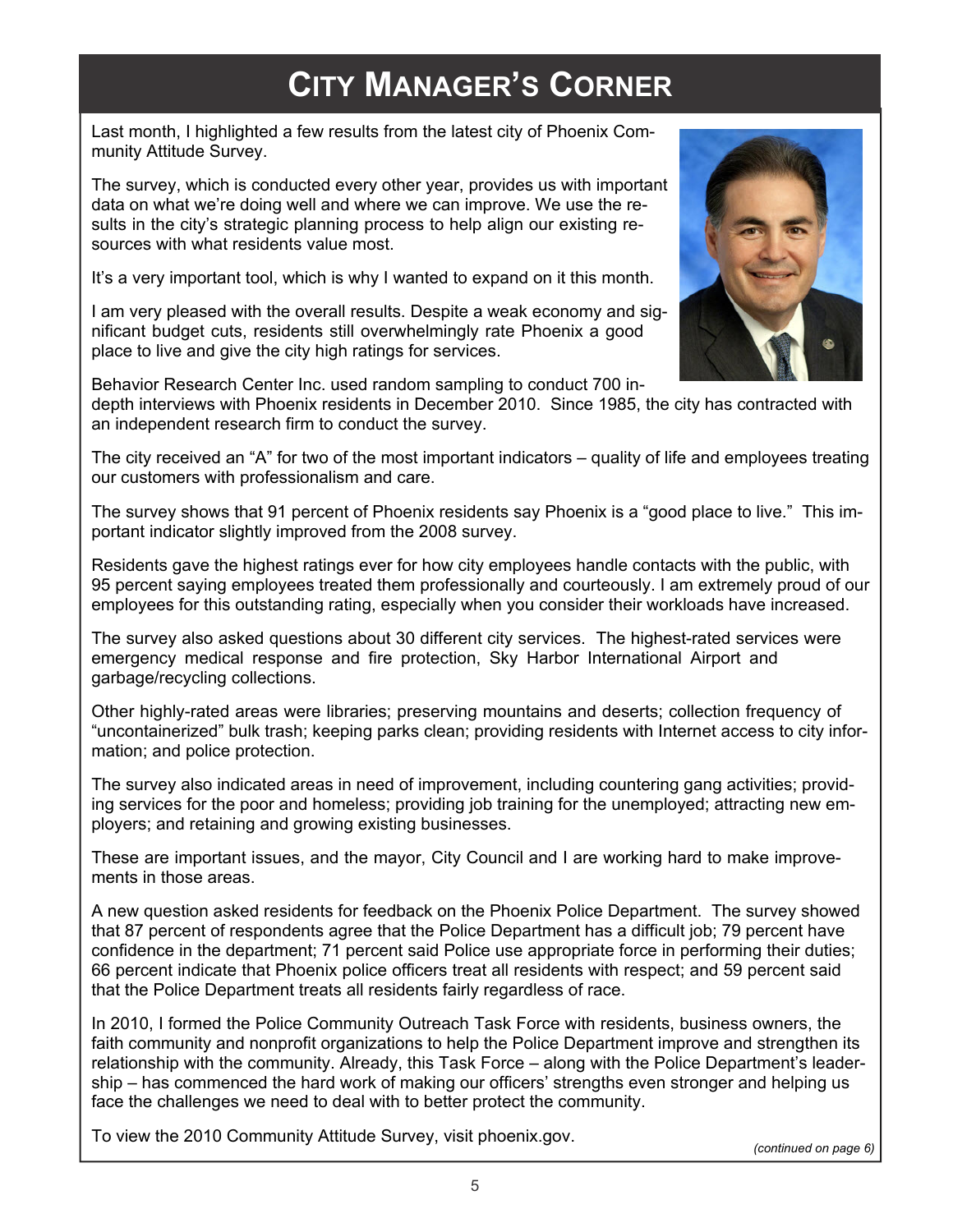# **MAKE SURE YOU GET THE LAST SAY**

 **According to Nationwide Retirement Solutions, the administrator of the city's 457 and 401(a) Plans, "Life events" are what retirement plan experts, insurance professionals and lawyers often call acts that can change the course of your life. You had one when you retired, but marriages, divorces, births and deaths are other common examples. Any event that affects the major decisions in your life qualifies. Many people recognize that when a life event occurs, it's time to update their will. But what about beneficiary designations forms on file with the city of Phoenix 457(b) / 401(a) Plans?**

Keep in mind that updating your will may not be enough. For example, if your will says everything goes to your daughter, but your 457/401(a) Plans' beneficiary designation form on file with Nationwide designates your-now ex-spouse, your exspouse may get your account assets. Remember, beneficiary designation forms cannot be changed after a death occurs, even if "everybody knows" what your wishes really were.

You can help your loved ones transition through your final life event by regularly reviewing your beneficiary designation form on file for the city's 457/401(a) Plans even after retirement. Consider not only your primary beneficiary, but contingent beneficiaries – the person or persons who would receive your assets if your primary beneficiary precedes you in death. Because selecting beneficia-

ries often entails legal questions, it may be wise to consult your attorney before making beneficiary designations. Neither Nationwide nor the city of Phoenix may offer legal or tax advice. Please consult your own counsel for such services.

 Consider making a beneficiaries review part of annual events in your life, such as at tax time, over the holidays, or on your birthday. To request a Nationwide 457/401(a) Plans beneficiary designation form:

- Select the Forms tab at the Plans' website, www.phoenixdcp.com.
- Send an e-mail to AskUs@Nationwide.com.
- Call Nationwide at 602-266-2733 or tollfree at 800-891-4PHX (4749).
- Visit the Phoenix Nationwide Retirement Solutions office at 4747 N. 7th Street, Suite 418, Phoenix.

To update your beneficiary(ies) for your city pension, contact the city's Retirement Office at 602- 534-4400.

Nationwide Retirement Specialists are Registered Representatives of Nationwide Investment Services Corporation, Member FINRA. In Michigan only, Nationwide Investment Svcs. Corpora-

tion. ©2011, Nationwide Retirement Solutions. Nationwide, the Nationwide Framemark and *On Your-Side* are service marks of Nationwide Mutual Insurance Company. NRM-8297M1-PX

# **CITY MANAGER'S CORNER (CONTINUED)**

#### *(continued from page 5)*

Finally, I want to bring you up to speed on the 2011-12 budget. As I indicated last month, the city is facing a General Fund deficit of \$59 million for 2011-12. But after additional savings of \$20 million and carefully considered financial transactions of \$35 million, departments are being asked to cut only \$4 million. The good news is none of the proposed budget cuts have any direct impact on services to the community.

I will present a revised proposed budget to the City Council on May 10, and the City Council is expected to make a decision on the budget on May 24. The Mayor and City Council will consider adopting a budget-balancing plan on June 22, and the approved plan will take effect July 1.

Thanks to all of you for your support during the budget process.

If there are any topics you'd like addressed in this column, please send them to me at david.cavazos@phoenix.gov. I look forward to hearing from you.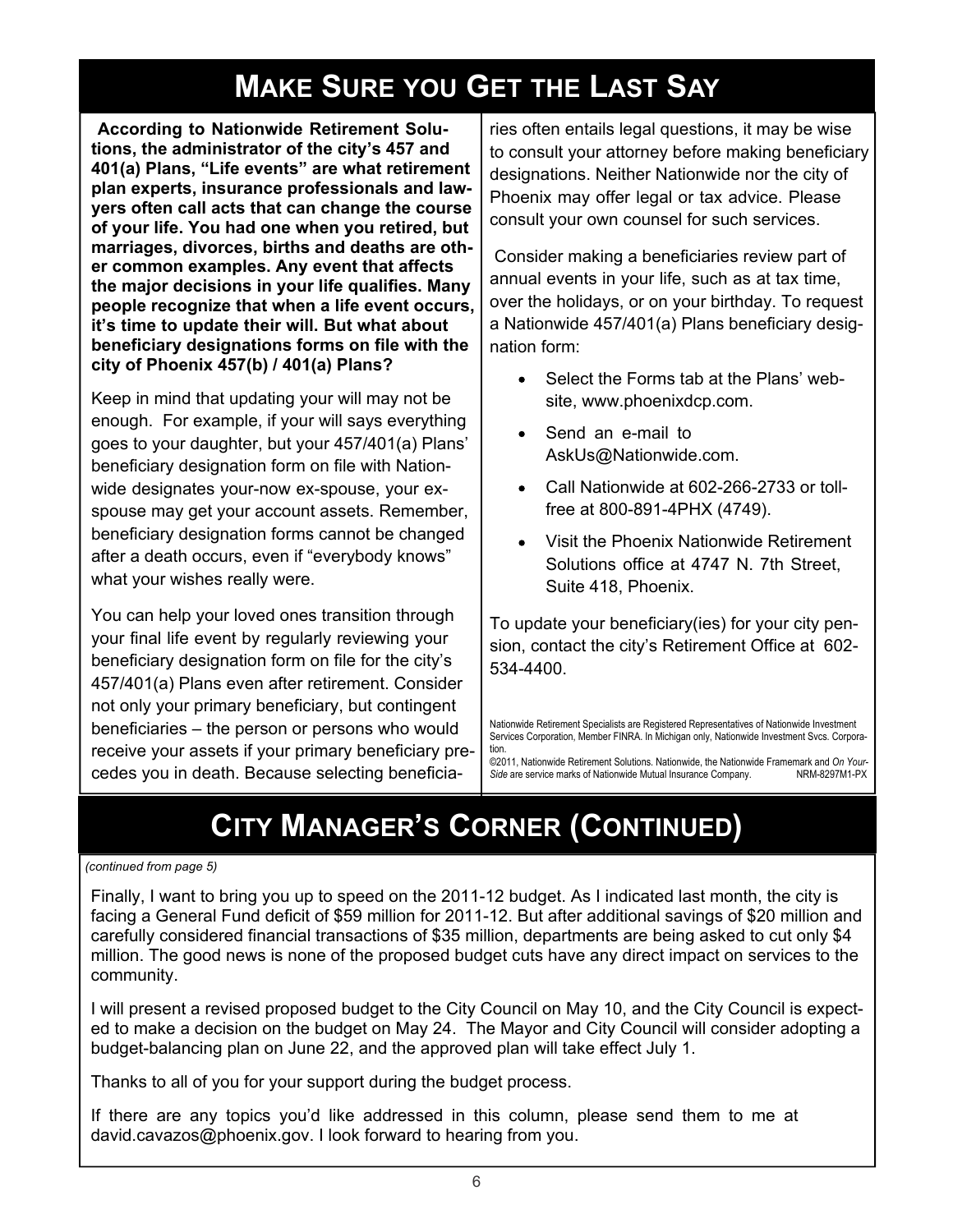In Remembrance **2011 COPRA BOARD**

| <b>Lucille Bowers</b>   | 03/19/11 Survivor |
|-------------------------|-------------------|
| <b>William Ettinger</b> | 03/31/11          |
| Honor Herring           | 04/04/11          |
| <b>Eileen Dawkins</b>   | 04/08/11          |
| <b>Edward Moschioni</b> | 04/10/11          |
| Margaret Moreno         | 04/16/11 Survivor |
| Robert Atwood           | 04/18/11          |
|                         |                   |

#### HEALTH AND COMPASSION

We care about our members and their families. If someone in your family is ill, whether at home or in a care facility, or if a loved one has passed away, please call Mary Dysinger-Franklin at (602) 705-8822

### **T I D B I T S O F I N F O R M A T I O N**

#### **Volunteering with the City of Phoenix**

There are lots of ways to volunteer with the city of Phoenix and now the city has a website to prove it. If you are interested in volunteering with the city of Phoenix visit http://phoenix.gov/residents/community/volu nteer/index.html for information on the many opportunities to volunteer with the city.

#### **Phoenix Parks and Rec Offering Photos for Desktops or Screensavers**

Lovers of the City of Phoenix's preserves, parks and cultural facilities can now download images of some of their favorite park places to create a screen saver slide show or desktop background for their home computers. The Phoenix Parks and Recreation Department has created a photo download page on its webpage at phoenix.gov/parks that features photos of desert preserves and parks, cultural facilities and city parks. The webpage includes detailed instructions on how to download the photos and create screensavers or desktop background in various computer operating systems.

| President:                                    | <b>Jack Thomas</b>                      | (623) 825-6999                                |  |
|-----------------------------------------------|-----------------------------------------|-----------------------------------------------|--|
|                                               | E-Mail                                  | jtnt@cox.net                                  |  |
| Vice President:                               | <b>Laura Ross</b>                       | (623) 878-3334                                |  |
|                                               | E-mail                                  | ljross50@gmail.com                            |  |
| Treasurer:                                    | <b>Barbara Kellogg</b>                  | (623) 322-5227                                |  |
|                                               | E-mail                                  | avidgolfer@aol.com                            |  |
| Secretary:                                    | <b>Dawnell Navarro</b>                  | (623) 412-0854                                |  |
|                                               | E-mail                                  | navarro2@cox.net                              |  |
| Board Members:                                | <b>Marvin Roelse</b>                    | (480) 288-1046                                |  |
|                                               | E-mail                                  | marvinr567@msn.com                            |  |
|                                               | <b>Ray Bladine</b>                      | 602-944-0971                                  |  |
|                                               | E-mail                                  | rbladine@cox.net                              |  |
|                                               | Vacant                                  |                                               |  |
|                                               | <b>Sue Stites</b>                       | (602) 819-7106                                |  |
|                                               | E-mail                                  | sstites@cox.net                               |  |
|                                               |                                         | Karen Clifford-Anderson (623) 772-7472        |  |
|                                               | E-mail                                  | kcliffander@yahoo.com                         |  |
|                                               | <b>Yvonne Warren</b>                    | (602)952-1052                                 |  |
|                                               | E-mail                                  | yimmons@yahoo.com                             |  |
| Benefits Committee Chair & Health Task Force: |                                         |                                               |  |
|                                               | <b>Laura Ross</b>                       | (623) 878-3334                                |  |
|                                               | E-mail                                  | ljross50@gmail.com                            |  |
| Retirement Board Rep:                         |                                         |                                               |  |
|                                               | <b>Ray Bladine</b>                      | 602-944-0971                                  |  |
|                                               | E-mail                                  | rbladine@cox.net                              |  |
| Member Support and Social Chair:              |                                         |                                               |  |
|                                               | <b>Vacant</b>                           |                                               |  |
| Membership Chair:                             | <b>Marvin Roelse</b>                    | (480) 288-1046                                |  |
|                                               | E-mail                                  | marvinr567@msn.com                            |  |
| <b>Chronicle Editor:</b>                      | <b>Mary Dysinger-Franklin</b><br>E-mail | (602) 705-8822                                |  |
|                                               |                                         | copranewsletter@gmail.com                     |  |
| Past President:                               |                                         | <b>John Burke</b> (ex officio) (928) 427-9461 |  |

#### **Chronicle Article Deadline**

Please be advised that the deadline for submitting articles for the Chronicle is the **20th day of the month** before you want the article to appear. Any member may submit material for publication, but the Editor determines what will appear in the final copy based on suitability and available space.

This is your Chronicle. Help us by submitting articles of general interest. Tell us about yourself, your family, a trip you've taken or an interesting hobby you have. Suggestions are always welcomed.

E-mail to: COPRAnewsletter@gmail.com Or mail to: Mary Dysinger-Franklin 6208 E. Desert Cove Ave Scottsdale, AZ 85254

#### **Disclaimer**

Acceptance of advertisements or articles in the COPRA Chronicle does not constitute an endorsement by COPRA of goods or services.